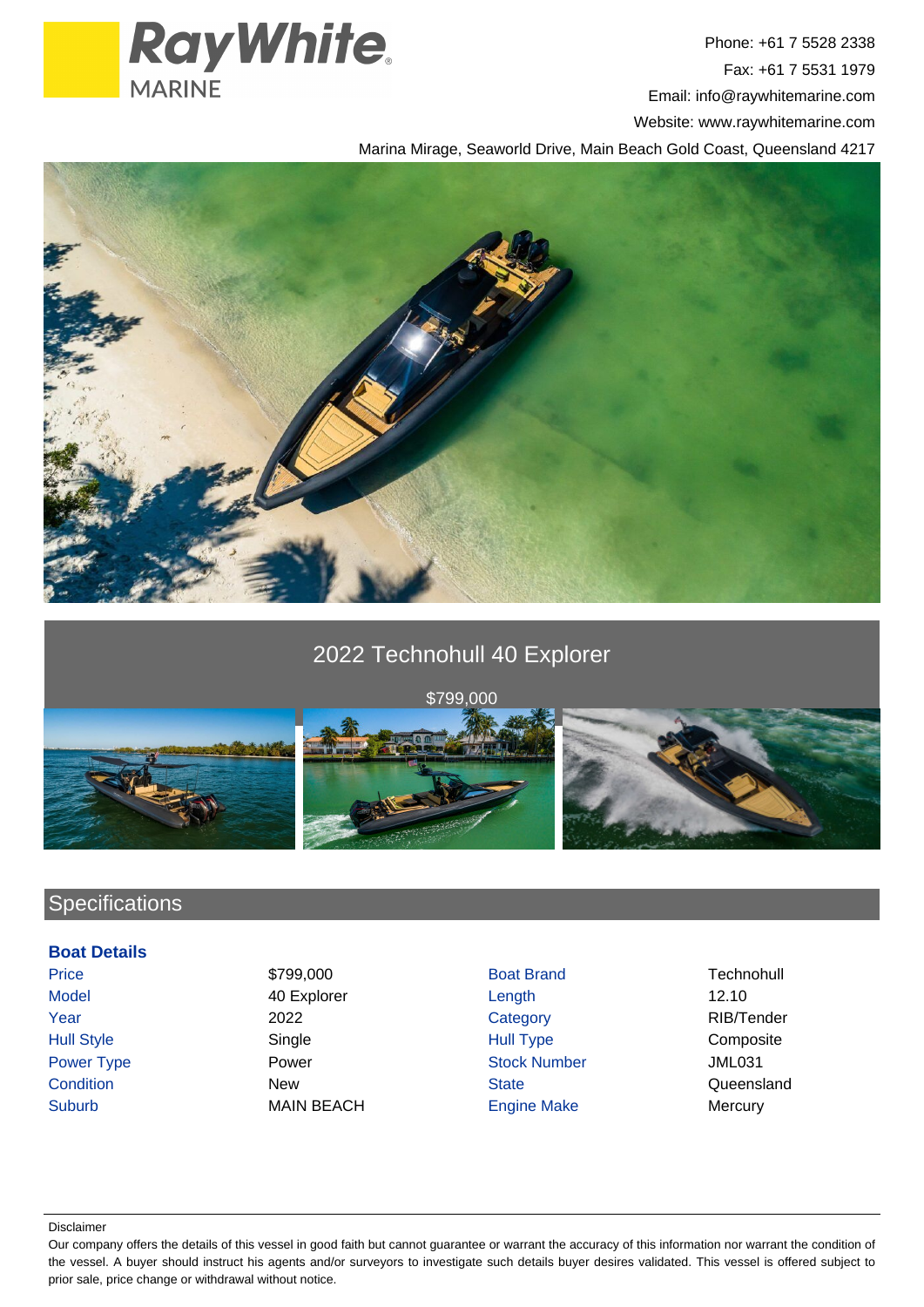

## **Description**

A day boat that combines thrilling rides and unparalleled comfort

\*VESSEL IN STOCK FROM JUNE 25th 2022 IN GOLD COAST QLD\*

\*INCLUDES BRAND NEW DOCKPRO SEAPEN 13.5m x 4.5m WORTH OVER \$60k\*

A multifunctional day boat that combines high performance and outstanding seakeeping capabilities, with a spacious deck, ample lounging areas and a comfortable cabin with headroom. Aiming at offering a fulfilling experience in all aspects, the Explorer 40 is poised to perform in every way, satisfying to the maximum both the driver and the guest as well. And all these, in 40 feet that stay, in every inch, true to TECHNOHULL's high performance heritage and distinctive design. No wonder why we think of the Explorer 40 as the ultimate day boat.

Extra space is what lies at the design core of the Explorer 40. And even though it seems hard to imagine, her well balanced design still manages to follow TECHNOHULL's trademark design lines and maintain the sharp and dynamic shape of a genuine top performance boat.

The Explorer 40, offering a range of 250+ NM, proves to be a high performer in a wide array of experiences, allowing you to enjoy the sea from a spot-on perspective. Whether you are after a relaxed ride with friends or looking to live the thrill of cruising at speeds over 80 knots, the ultimate day boat is poised to perform and offer you a fulfilling driving experience. All that, thanks to its well-balanced, state of the art hull, that has been designed in white paper precisely for that reason by TECHNOHULL's high expertise naval architects' team using the Dynastream hull design technology.

For all enquires please call Jackson on +61 420 322 262

| <b>Features</b>                   |                  |
|-----------------------------------|------------------|
| <b>Builder</b>                    | Technohull       |
| <b>Hull Construction Material</b> | Composite        |
| <b>Hull Type</b>                  | Single Planing   |
| <b>Deck Construction Material</b> | Composite/carbon |
| <b>Country Origin</b>             | Greece           |
| Length (feet)                     | 40               |
| Length (m)                        | 12.1             |
| Beam/Width (m)                    | 3.55             |
|                                   |                  |
| <b>Engine Details 1</b>           |                  |
| <b>Engine Make</b>                | Mercury          |
| <b>Displacement</b>               | 4.6              |
| <b>Horse Power</b>                | 450              |
| <b>Fuel Type</b>                  | Petrol           |
| <b>Drive Type</b>                 | 8                |
|                                   |                  |

Disclaimer

Our company offers the details of this vessel in good faith but cannot guarantee or warrant the accuracy of this information nor warrant the condition of the vessel. A buyer should instruct his agents and/or surveyors to investigate such details buyer desires validated. This vessel is offered subject to prior sale, price change or withdrawal without notice.